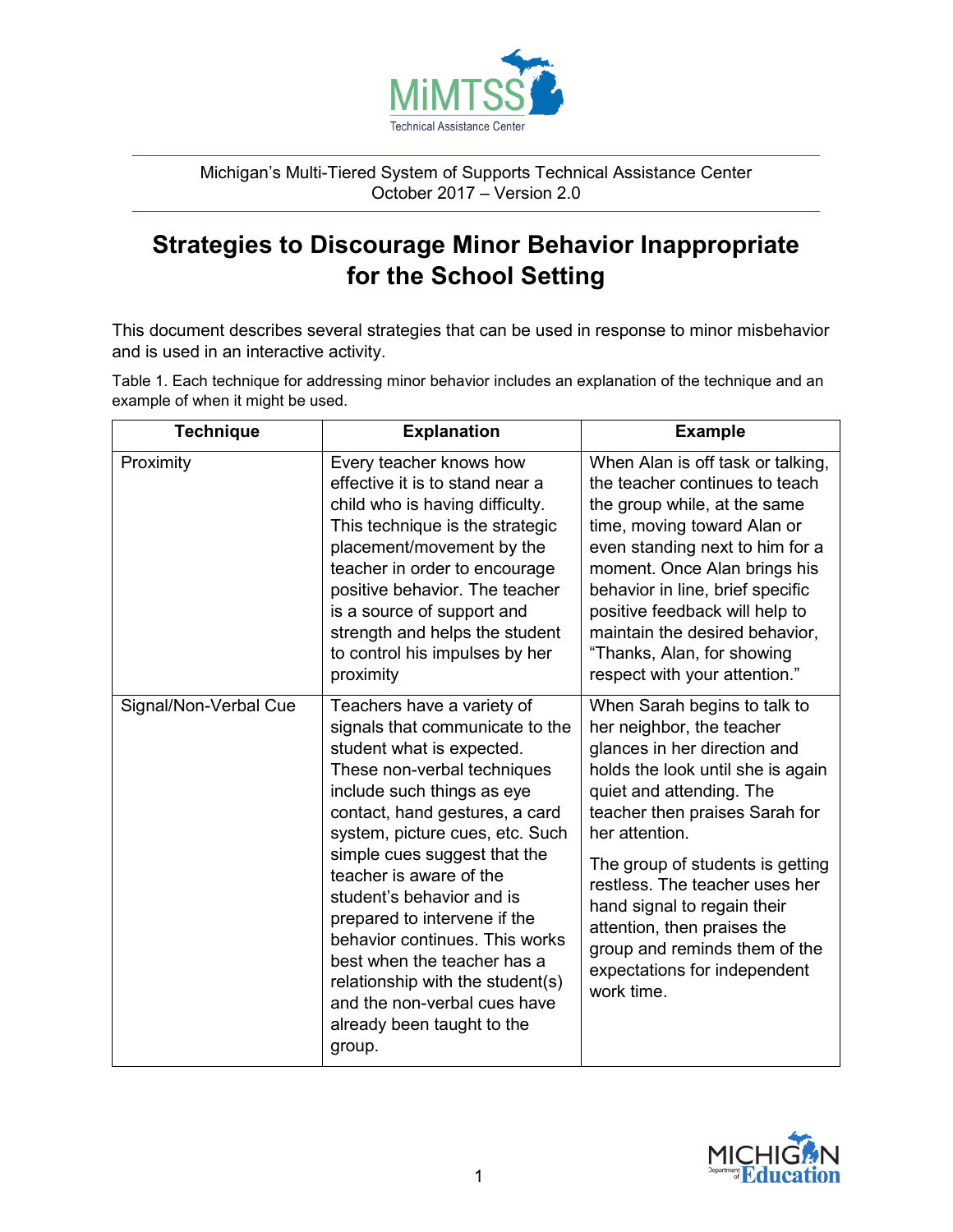| <b>Technique</b>     | <b>Explanation</b>                                                                                                                                                                                                                                                                                                                                                                                                                                                                                                                                | <b>Example</b>                                                                                                                                                                                                                                                                                                                                                                                              |
|----------------------|---------------------------------------------------------------------------------------------------------------------------------------------------------------------------------------------------------------------------------------------------------------------------------------------------------------------------------------------------------------------------------------------------------------------------------------------------------------------------------------------------------------------------------------------------|-------------------------------------------------------------------------------------------------------------------------------------------------------------------------------------------------------------------------------------------------------------------------------------------------------------------------------------------------------------------------------------------------------------|
| Ignore/Attend Praise | This technique is based on the<br>power of praise or specific<br>positive feedback. The teacher<br>praises an appropriately<br>behaving student in proximity to<br>the student who is behaving<br>inappropriately. The praise<br>serves as an indirect prompt for<br>the student who is misbehaving<br>and reinforcement for the one<br>behaving appropriately. When<br>the student exhibits the<br>appropriate behavior, attention<br>and praise is then provided.                                                                               | James is off-task during<br>independent work time. The<br>teacher briefly ignores James,<br>and specifically praises a<br>student nearby who is on task,<br>"Good work, Keegan. You are<br>working away on your<br>assignment." When James<br>begins to get back to work, the<br>teacher then, immediately,<br>praises him, "Thanks, James,<br>for being on task; you'll be sure<br>to get your work done." |
| <b>Re-Direct</b>     | This strategy employs a very<br>brief, clearly and privately<br>stated verbal reminder of the<br>expected behavior. A re-direct<br>includes a specific restatement<br>of the school-wide or classroom<br>rule/procedure. A redirect<br>emphasizes the "what" of the<br>behavior instead of the "why."                                                                                                                                                                                                                                             | "Jason, please begin your<br>writing assignment." (Later)<br>"Nice job being responsible,<br>Jason, you have begun your<br>assignment."                                                                                                                                                                                                                                                                     |
| Re-Teach             | Re-teaching builds on the re-<br>direct above and re-teaches the<br>specific expectation in question<br>and reminds of the procedures<br>or routine for doing so. It<br>capitalizes on the teachable<br>moment to review the<br>expectation more thoroughly,<br>yet briefly. As in all instruction,<br>you label the skill, teach and<br>show, and give the student the<br>immediate opportunity to<br>practice demonstrating the<br>behavior. Once the student<br>uses the appropriate behavior,<br>specific positive feedback<br>should follow. | "Jason, you need to be<br>responsible by being on-task.<br>That means your desk is clear<br>of everything but your book and<br>notebook, you begin working<br>right away, continue working<br>until done, and if you need help<br>you raise your hand. (Pause)<br>Nice job being responsible,<br>Jason. It looks like you are<br>ready to work. Let me know if<br>you need help."                           |